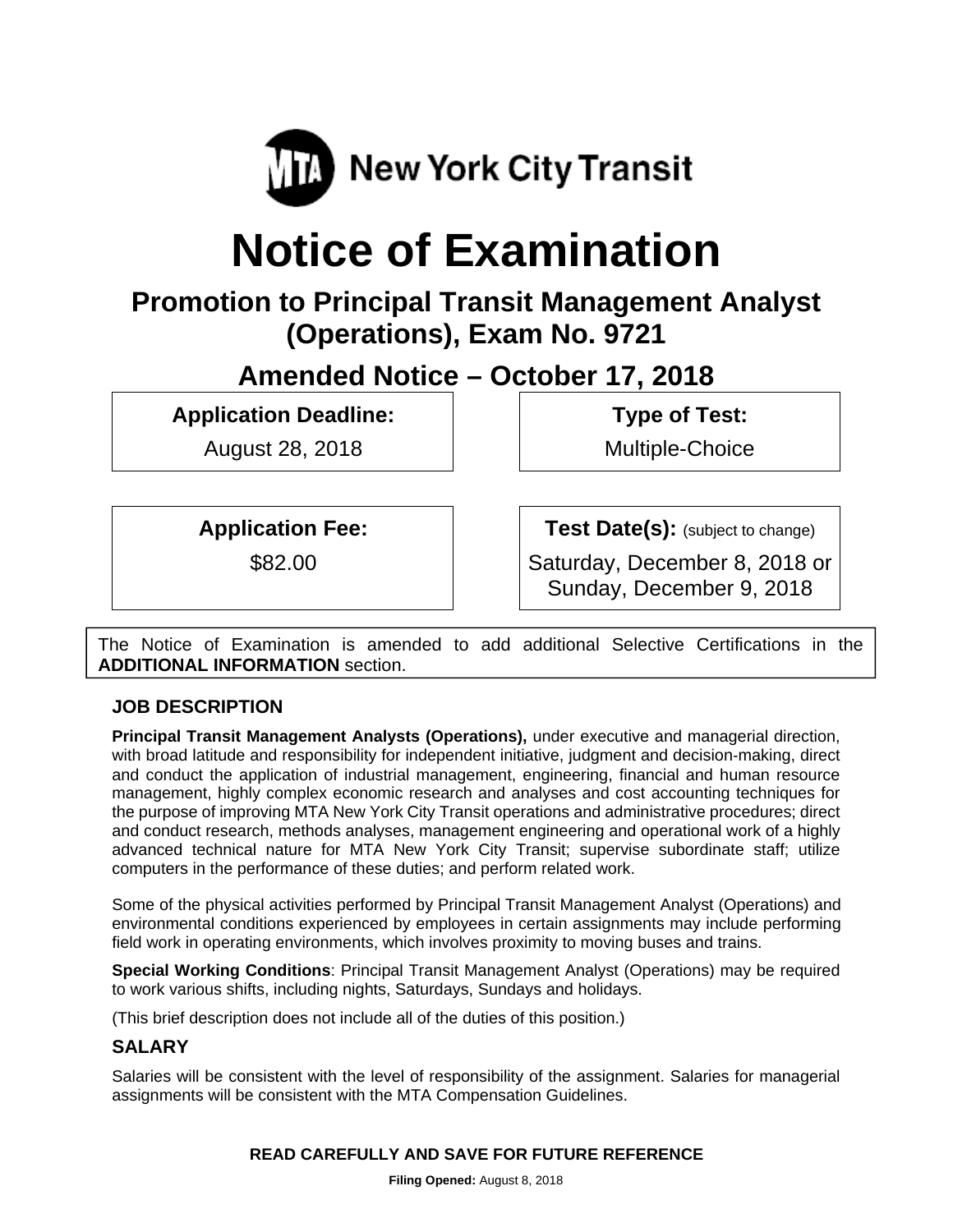# **ELIGIBILITY TO TAKE EXAMINATION**

This examination is open to MTA New York City Transit Operating Force members of NYCERS who **on the date of the Multiple-Choice test:** 

- 1. Is permanently (not provisionally) employed in or appears on a Preferred List (see Note, below) for the title of Associate Transit Management Analyst (Operations); and
- 2. Is not otherwise ineligible.

 (Note: A "Preferred List" is a civil service list which is only for certain former permanent incumbents of the eligible title who have rehiring rights.)

This examination is also open to employees who were appointed to an eligible title pursuant to New York State Civil Service Law, section 55-a, and who meet all other eligibility requirements.

You are responsible for determining whether you meet the eligibility requirements for this examination prior to submitting the *Application*. If you do not know if you are eligible check with **your department's Human Resources representative**. You may be given the test before we verify your eligibility. If you are marked "Not Eligible," your application fee will **not** be refunded and you will **not** receive a score.

This examination is **not** open to employees of MaBSTOA and MTA Bus Company, or to employees of MTA agencies other than MTA New York City Transit.

#### **REQUIREMENTS TO BE PROMOTED**

**Probationary Period:** At the time of promotion, you must have completed your probationary period in the eligible title of Associate Transit Management Analyst (Operations) indicated in the above "Eligibility to Take Examination" section, and you must be permanently employed in that title or your name must appear on a Preferred List for the title at the time of promotion. Additionally, you must have served permanently in the eligible title for at least one year. Time served prior to a break in service of more than one year will not be credited.

#### **HOW TO SUBMIT AN APPLICATION AND PAY THE APPLICATION FEE**

If you believe you meet the requirements in the "Eligibility to Take Examination" section, submit an application online by the last day of the application period unless you are requesting a Fee Waiver. Applicants who wish to request a Fee Waiver should refer to the "How to Submit an Application When Requesting a Fee Waiver" section below.

**Application Fee:** This fee is generally not refundable. Under special circumstances, you may be entitled to a refund. You should refer to the Department of Citywide Administrative Services ("DCAS") Exam Regulations to determine if you are entitled to a refund prior to requesting a refund. You can refer to the bottom of the last page of the Notice of Examination for instructions on how to obtain a copy of the DCAS Exam Regulations.

#### **Online Applications:**

- 1. Apply using the "BSC" employee portal at www.mymta.info by the last day of the *Application*  period.
- 2. You must pay the *Application* fee via payroll deduction. Applicants who request a fee waiver must apply by mail.
- 3. You will be sent a confirmation number after you complete your *Application* and pay the application fee.

Save your confirmation numbers for future references and proof of filing an *Application.* Computers with internet access are available on a limited basis at branches of the New York Public Library, the Brooklyn Public Library and the Queens Library to patrons with a valid library card.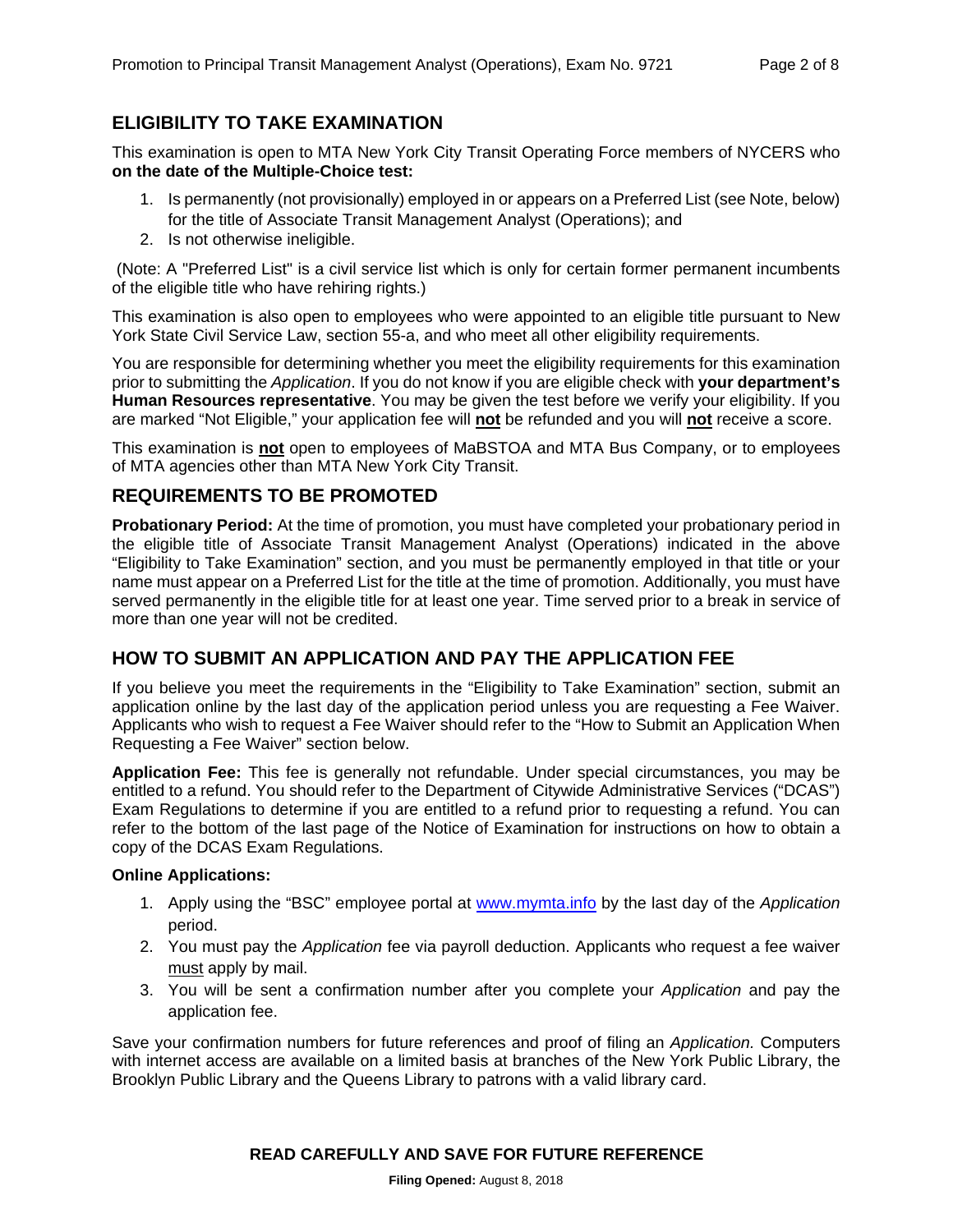#### **HOW TO SUBMIT AN APPLICATION WHEN REQUESTING A FEE WAIVER**

Applicants who wish to request a Fee Waiver must obtain an *Application* in person at the MTA New York City Transit Exam Information Center as indicated below and must submit the *Application* by mail to the address in the Correspondence section below **by the last day of the application period**.

MTA New York City Transit will not accept applications in person. Additional information on requesting an application fee waiver is available with the *Application*.

**MTA New York City Transit Exam Information Center**: Open Monday through Friday, from 9 AM to 3 PM, in the lobby at 180 Livingston Street, Brooklyn, New York. Directions: take the A, C, F, or R trains to the Jay Street-Metro Tech Station, or the 2, 3, or G train to the Hoyt Street Station.

#### **ADMISSION LETTER**

An *Admission Letter* will be mailed to you about 10 days before the first date of the multiple-choice test. If you do not receive an *Admission Letter* at least 4 days before this date, you may obtain a duplicate letter at the MTA New York City Transit Exam Information Center (as indicated above). A paper copy of the *Admission Letter* is your ticket for admission to the test.

Employees **must** keep their official mailing address **up to date.** Only the address on file with the MTA Business Service Center will be used to mail correspondence, including the *Admission Letter.*

#### **THE TEST**

You will be given a competitive multiple-choice test. A score of 70% is required to pass the multiplechoice test. Your score on the multiple-choice test will determine 85% of your final score. Your seniority will determine the remaining 15%. You must pass the multiple-choice test to have your seniority credited. Your seniority score will be 70 plus ½ point for each three months of completed, permanent, continuous service with an agency under the jurisdiction of the Commissioner, Department of Citywide Administrative Services, in competitive class titles. Your service will be credited through the date of the multiple-choice test up to a maximum of 15 years. Time served prior to a break in service of more than one year will not be credited.

Veterans' or Disabled Veterans' Credit will be granted only to eligible passing candidates who request that they be applied. Veterans' or Disabled Veterans' Credit should be requested at the time of application, but must be requested before the date the eligible list is established. Claims for Veterans' or Disabled Veterans' Credit cannot be made once the eligible list is established.

The multiple-choice test may include questions that require the use of any of the following abilities:

**Administration and Management** – The ability to understand the principles and practices involved in providing supervision to subordinate staff as well as the effective management of work. This includes the ability to assign and review the work of one or more work units; plan, implement, and evaluate work initiatives; ensure the timely and successful completion of the unit's work; resolve issues around work assignments and staff performance; evaluate the performance of subordinate staff; hire and develop staff; monitor work performance; implement change; and deal with problems of absenteeism, morale, and discipline. Example: A Principal Transit Management Analyst (Operations) may write performance evaluations of staff after the completion of a major project.

**Analytical Math** – The ability to calculate means, medians, ranges, modes and percentages and form conclusions about sets of data; perform calculations on numerical data using given mathematical formulas such as z-scores and standard deviations; and perform calculations using multi-step formulas. Example: A Principal Transit Management Analyst (Operations) may calculate a standard deviation on numerical data that was compiled during a study.

**READ CAREFULLY AND SAVE FOR FUTURE REFERENCE**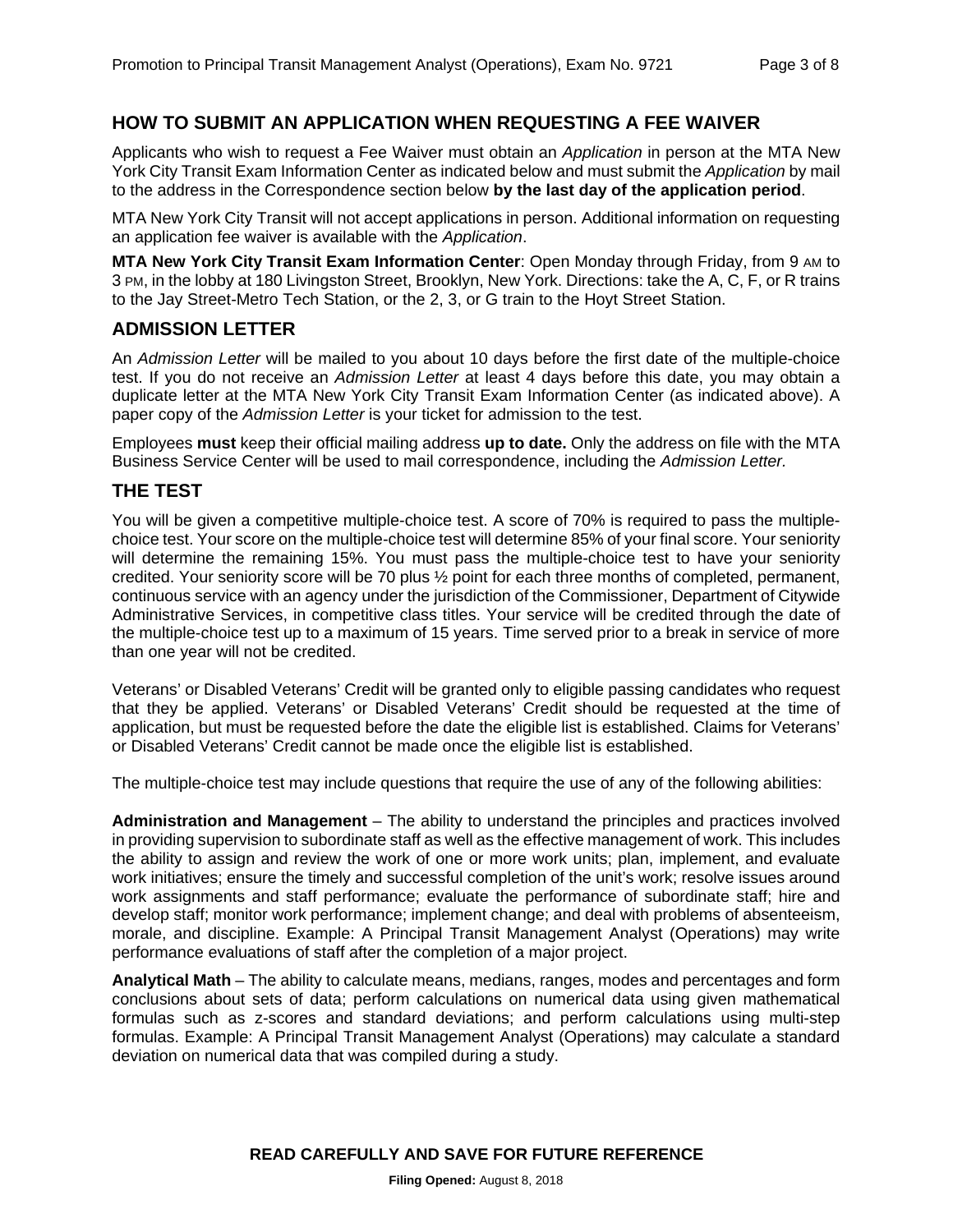#### **THE TEST** (Continued)

**Critical Thinking** – The ability to apply, analyze, synthesize, and/or evaluate information gathered from, or generated by observation, experience, reasoning or communication. This includes the ability to analyze a problem, generate a solution, implement a plan of action and then assess the effectiveness of the plan. Example: A Principal Transit Management Analyst (Operations) may have to generate solutions to various business problems and determine if the solutions are effective.

**Data Analysis and Interpretation** – The ability to examine, evaluate, interpret and understand the underlying principles and meaning of complex quantitative and qualitative data; recognize inconsistencies and errors in reports containing complex quantitative and/or qualitative data; draw valid conclusions and make projections. Example: A Principal Transit Management Analyst (Operations) may examine and interpret data related to complex research studies and determine if the studies had valid conclusions.

**Performance Analysis and Measurement** – The ability to understand an organization or department's mission and functions, and how its various systems work and operate effectively within the organization; utilize the principles and methods for evaluating program or organizational performance using financial and nonfinancial measures, including identification of evaluation factors, metrics, and outcomes; this includes understanding the programs, policies, procedures, rules and regulations of the organization. Example: A Principal Transit Management Analyst (Operations) may evaluate data to determine the effectiveness of a program in a department.

**Situational Judgment** – The ability to evaluate a situation or a set of circumstances and take the most appropriate course of action; information about the situation may be limited. Example: A Principal Transit Management Analyst (Operations) may have to make a decision about assigning a limited amount of staff to complete a critical, time-sensitive project.

**Strategic Planning** – The ability to understand business and management principles involved in resource allocation and in coordinating the work activities of assigned staff. Example: A Principal Transit Management Analyst (Operations) may need to allocate resources for the rehabilitation of a subway station.

**Technical Competence** – The ability to understand and appropriately apply principles, procedures, requirements, regulations and policies related to specialized expertise. Example: A Principal Transit Management Analyst (Operations) working in the bus maintenance department may be required to understand and apply the principles of bus maintenance when preparing and reviewing reports.

**Written Communication** – The ability to recognize and use correct English grammar, punctuation, spelling and formatting; communicate information in a clear and organized manner; proofread written information to ensure that English grammar, punctuation, spelling and formatting are appropriate and in accordance with established standards; and produce written information, which may include technical material, that is appropriate for the intended audience. Example: A Principal Transit Management Analyst (Operations) may have to write status reports using correct English grammar, punctuation, spelling and formatting about the work unit's projects.

#### **TEST ADMINISTRATION GUIDELINES**

**Warning:** You are not permitted to enter the test site with cellular phones, smart watches, beepers, pagers, cameras, portable media players, or other electronic devices. Calculators are permitted; however, they must be hand-held, battery or solar powered, numeric only. Calculators with functions **other than** addition, subtraction, multiplication and division **are prohibited**. Electronic devices with an alphabetic keyboard or with word processing or data recording capabilities such as planners, organizers, etc. are prohibited. If you use any of these devices in the building at any time before, during or after the test, you may not receive your test results, your test score may be nullified, and your application fee will not be refunded.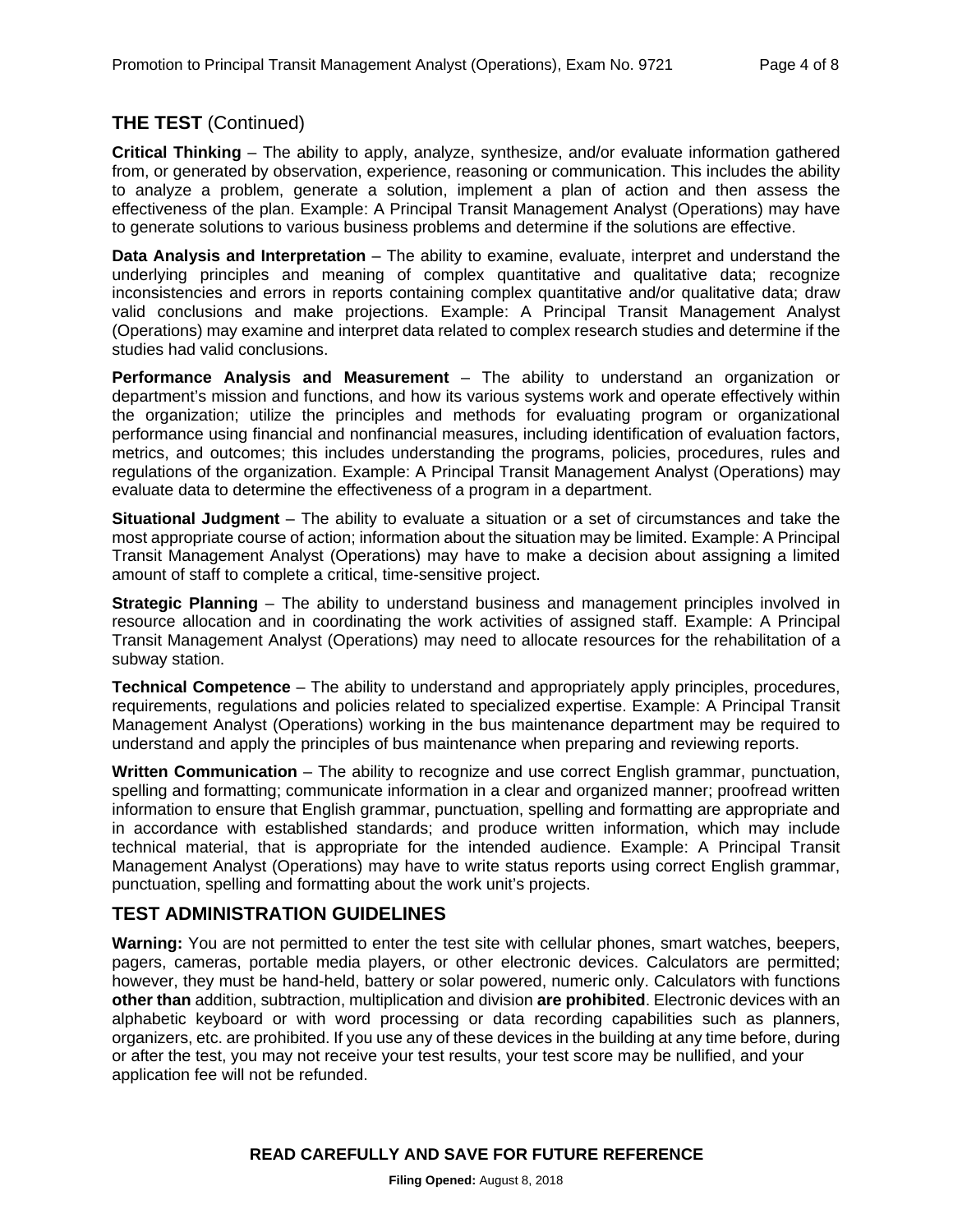#### **TEST ADMINISTRATION GUIDELINES** (Continued)

You may not have any other person, including children, present with you while you are being processed for or taking the test, and no one may wait for you inside of the test site while you are taking the practical skills test.

**Leaving:** You must leave the test site once you finish the test. If you leave the test site after being fingerprinted but before finishing the test, you will not be permitted to re-enter. If you disregard this instruction and re-enter the test site, you may not receive your test results, your test score may be nullified, and your application fee will not be refunded

**Proof of Identity:** You must present your MTA New York City Transit employee identification card when you arrive to take the test.

#### **THE TEST RESULTS**

If you pass the multiple-choice test and are marked eligible, your name will be placed in final score order on an eligible list and you will be given a list number. You will be notified by mail of your test results. If you meet all requirements and conditions, you will be considered for promotion when your name is reached on the eligible list.

#### **ADDITIONAL INFORMATION**

**Probationary Period:** The probationary period for Principal Transit Management Analyst (Operations) is one year.

**Selective Certification for Education and Special Experience:** If you have the education and experience listed in one or more of the areas below, you may be considered for promotion to positions requiring this education and experience through a process called Selective Certification. Experience obtained in provisional service will not be considered when evaluating whether candidates qualify for Selective Certification. If you qualify for Selective Certification, you may be given preferred consideration for positions requiring this education and experience. If you meet the eligibility requirements in the "Eligibility to Take Examination" section and have a qualifying degree and experience, as listed below, follow the instructions given to you on the day of the multiple-choice test to indicate your interest in such Selective Certification(s). Your education or experience will be verified by MTA New York City Transit at the time of promotion.

- 1. **Selective Certification for positions in the field of Accounting (DAD):** In addition to meeting the qualification requirements in the "How to Qualify" section above and possessing a baccalaureate or higher level degree from an accredited college or university in Accounting, you must have an additional two years of satisfactory professional full-time experience in the field of Accounting.
- 2. **Selective Certification for positions in the field of Architecture (ATR):** In addition to meeting the qualification requirements in the "How to Qualify" section above and possessing a baccalaureate or higher level degree from an accredited college or university in Architecture, you must have an additional two years of satisfactory professional full-time experience in the field of Architecture.
- 3. **Selective Certification for positions in the field of Buses (BUS):** In addition to meeting the qualification requirements in the "How to Qualify" section above, you must have an additional two years of satisfactory professional full-time experience in the field of Buses (Mass Transportation).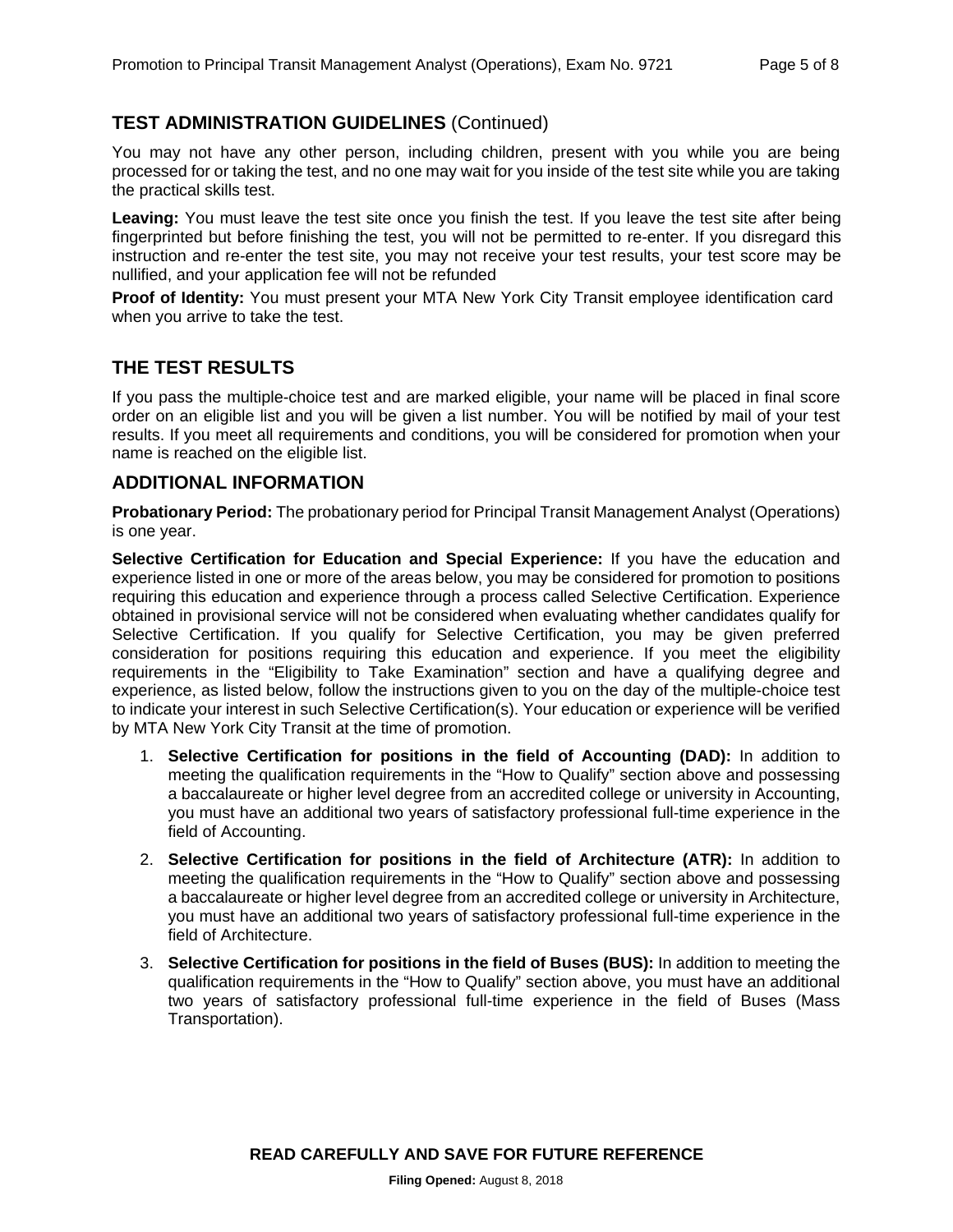# **ADDITIONAL INFORMATION** (Continued)

- 4. **Selective Certification for positions in the field of Civil Engineering (CNG):** In addition to meeting the qualification requirements in the "How to Qualify" section above and possessing a baccalaureate or higher level degree from an accredited college or university in Civil Engineering, you must have an additional two years of satisfactory professional full-time experience in the field of Civil Engineering.
- 5. **Selective Certification for positions in the field of Computer Science (CSC):** In addition to meeting the qualification requirements in the "How to Qualify" section above and possessing a baccalaureate or higher level degree from an accredited college or university in Computer Science, you must have an additional two years of satisfactory professional full-time experience in the field of Computer Science.
- 6. **Selective Certification for positions in the field of Electrical Engineering (ELE):** In addition to meeting the qualification requirements in the "How to Qualify" section above and possessing a baccalaureate or higher level degree from an accredited college or university in Electrical Engineering, you must have an additional two years of satisfactory professional fulltime experience in the field of Electrical Engineering.
- 7. **Selective Certification for positions in the field of Environmental Engineering (ENV):** In addition to meeting the qualification requirements in the "How to Qualify" section above and possessing a baccalaureate or higher level degree from an accredited college or university in Environmental Engineering, you must have an additional two years of satisfactory professional full-time experience in the field of Environmental Engineering.
- 8. **Selective Certification for positions in the field of Finance (FNC):** In addition to meeting the qualification requirements in the "How to Qualify" section above and possessing a baccalaureate or higher level degree from an accredited college or university in Finance, you must have an additional two years of satisfactory professional full-time experience in the field of Finance.
- 9. **Selective Certification for positions in the field of Human Resources Management (HRM):** In addition to meeting the qualification requirements in the "How to Qualify" section above and possessing a baccalaureate or higher level degree from an accredited college or university in Human Resources Management, you must have an additional two years of satisfactory professional full-time experience in the field of Human Resources Management.
- 10. **Selective Certification for positions in the field of Industrial Psychology (PIN):** In addition to meeting the qualification requirements in the "How to Qualify" section above and possessing a baccalaureate or higher level degree from an accredited college or university in Industrial Psychology, you must have an additional two years of satisfactory professional full-time experience in the field of Industrial Psychology.
- 11. **Selective Certification for positions in the field of Labor Relations (LBR):** In addition to meeting the qualification requirements in the "How to Qualify" section above and possessing a baccalaureate or higher level degree from an accredited college or university in Labor Relations, you must have an additional two years of satisfactory professional full-time experience in the field of Labor Relations.
- 12. **Selective Certification for positions in the field of Mechanical Engineering (MLE):** In addition to meeting the qualification requirements in the "How to Qualify" section above and possessing a baccalaureate or higher level degree from an accredited college or university in Mechanical Engineering, you must have an additional two years of satisfactory professional full-time experience in the field of Mechanical Engineering.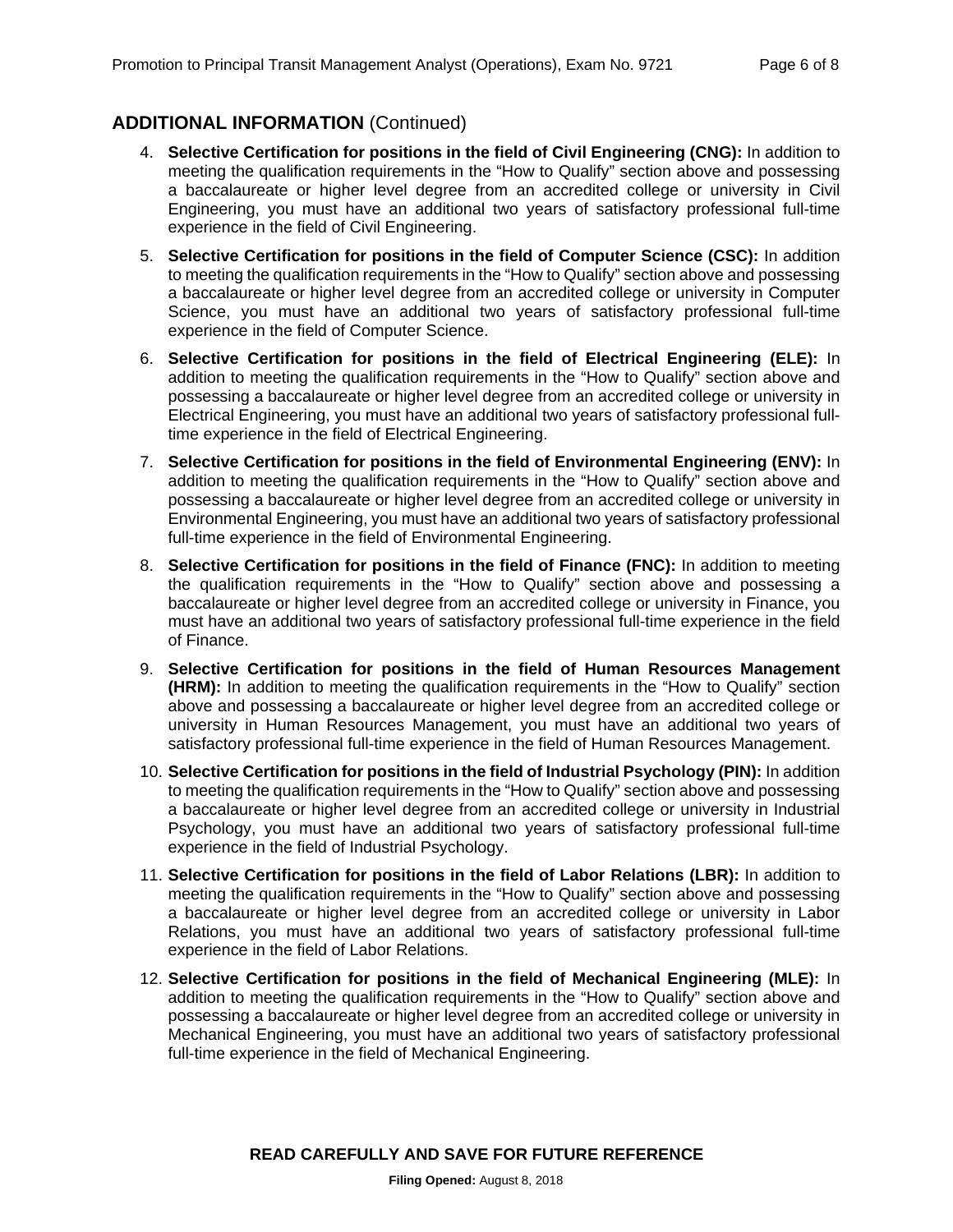# **ADDITIONAL INFORMATION** (Continued)

- 13. **Selective Certification for positions in the field of Security Management (SEM):** In addition to meeting the qualification requirements in the "How to Qualify" section above and possessing a baccalaureate or higher level degree from an accredited college or university in Security Management, you must have an additional two years of satisfactory professional fulltime experience in the field of Security Management.
- 14. **Selective Certification for positions in the field of Subways and Railroad (SUB):** In addition to meeting the qualification requirements in the "How to Qualify" section above, you must have an additional two years of satisfactory professional full-time experience in the field of Subways and Railroad (Mass Transportation).
- 15. **Selective Certification for positions in the field of Urban Planning (URP):** In addition to meeting the qualification requirements in the "How to Qualify" section above and possessing a baccalaureate or higher level degree from an accredited college or university in Urban Planning, you must have an additional two years of satisfactory professional full-time experience in the field of Urban Planning.

College education must be from an accredited college or university, accredited by regional, national, professional or specialized agencies recognized as accrediting bodies by the U.S. Secretary of Education, and by the Council for Higher Education Accreditation (CHEA).

**Foreign Education Fact Sheet (required only if you need credit for your foreign education for this examination):** If you were educated outside the United States, you must have your foreign education evaluated to determine its equivalence to education obtained in the United States. The services that are approved to make this evaluation, as well as instructions on how to submit this evaluation are listed in the *Foreign Education Fact Sheet* included with your application packet. When you contact the evaluation service, ask for a "document-by-document" (general) evaluation of your foreign education.

The above Selective Certification requirements may be met at any time during the duration of the list. If you meet any of these requirements at some future date, please submit a request by mail to the address in the correspondence section below. Please include the examination title and number, your social security number, and the Selective Certification you are requesting in your correspondence.

#### **SPECIAL ARRANGEMENTS**

**Late Filing:** Consult with **your department's Human Resources representative** to determine the procedure for filing a late *Application* if you meet one of the following conditions:

- 1. You are absent from work for at least one-half of the application period and are unable to apply for reasons such as vacation, sick leave or military duty; or
- 2. You become eligible after the above application period, but on or before the first day of the Multiple-Choice test.

**Make-Up Test:** You may apply for a make-up test if you cannot take the test on the scheduled test date for any of the following reasons:

- 1. Compulsory attendance before a public body;
- 2. On-the-job injury or illness caused by municipal employment where you are an officer or employee of the City;
- 3. Absence from the test within one week after the death of a spouse, domestic partner, parent, sibling, child or child of a domestic partner;
- 4. Absence due to ordered military duty;
- 5. A clear error for which MTA New York City Transit is responsible; or

#### **READ CAREFULLY AND SAVE FOR FUTURE REFERENCE**